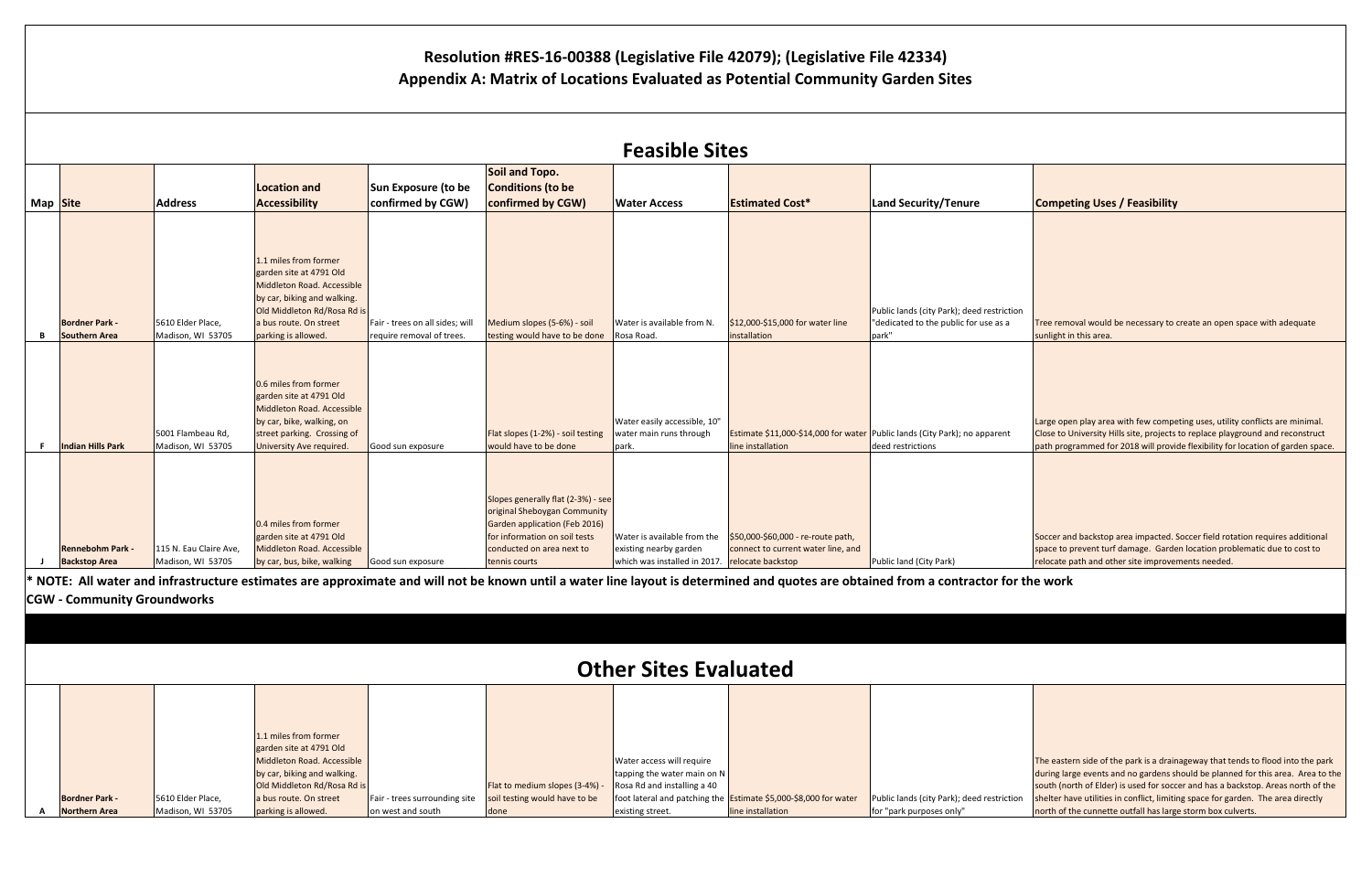|              |                                                                   | Soil and Topo.                              |                                                                                                                                                                                                                     |                                                                                                                                                        |                                                                                                                                                                                |                                                                                                     |                                                                                                                                                                                                                                                                                                |                                                                                                                                                                                                       |                                                                                                                          |
|--------------|-------------------------------------------------------------------|---------------------------------------------|---------------------------------------------------------------------------------------------------------------------------------------------------------------------------------------------------------------------|--------------------------------------------------------------------------------------------------------------------------------------------------------|--------------------------------------------------------------------------------------------------------------------------------------------------------------------------------|-----------------------------------------------------------------------------------------------------|------------------------------------------------------------------------------------------------------------------------------------------------------------------------------------------------------------------------------------------------------------------------------------------------|-------------------------------------------------------------------------------------------------------------------------------------------------------------------------------------------------------|--------------------------------------------------------------------------------------------------------------------------|
|              |                                                                   |                                             | <b>Location and</b>                                                                                                                                                                                                 | Sun Exposure (to be                                                                                                                                    | <b>Conditions (to be</b>                                                                                                                                                       |                                                                                                     |                                                                                                                                                                                                                                                                                                |                                                                                                                                                                                                       |                                                                                                                          |
| Map Site     |                                                                   | <b>Address</b>                              | <b>Accessibility</b>                                                                                                                                                                                                | confirmed by CGW)                                                                                                                                      | confirmed by CGW)                                                                                                                                                              | <b>Water Access</b>                                                                                 | <b>Estimated Cost*</b>                                                                                                                                                                                                                                                                         | Land Security/Tenure                                                                                                                                                                                  | <b>Competing Uses / Feasibility</b>                                                                                      |
| $\mathbf{C}$ | <b>Garner Park</b>                                                | WI 53705                                    | 1.5 miles from former<br>garden site at 4791 Old<br>Middleton Road. Accessible<br>333 S. Rosa Rd, Madison, by car, bus, bike, walking, or<br>street parking available.                                              | Fair to poor-Shade from<br>existing trees depending on<br>location                                                                                     | Some steep slopes - testing<br>would have to be done                                                                                                                           | or Rosa Rd. Will require<br>patching street                                                         | Medium to low depending on<br>Water available on South Hill location; conflicts with existing parl<br>uses/plan, water installation cost<br>could be high                                                                                                                                      | Public land (City Park) with deed<br>restrictions in place restricting it for<br>"public park purposes only" and "outdoor<br>recreation". Community garden is<br>contrary to the restriction language | Immediately adjacent to scheduled a<br>when fields are in use. Opera in the P<br>"park purposes only."                   |
| D            | <b>Glen Oak Hills Park</b>                                        | WI 53705                                    | 1.1 miles from former<br>garden site at 4791 Old<br>Middleton Road. Accessible<br>by car, biking, walking,<br>301 Glen Hwy, Madison, parking on the street. No<br>sidewalk, bus route nearby                        | Fair - only viable location is<br>on Glen Highway near<br>playground, limited open<br>space. Western sun only<br>because of the mature tree<br>canopy. | Steep slopes (7-10%) - testing<br>would have to be done                                                                                                                        | Water is available on Glen<br>Highway; approximately 40<br>LF with pavement patching<br>required.   | Estimate \$15,000-\$25,000 for water Public land (City Park); no deed<br>line installation                                                                                                                                                                                                     | restrictions                                                                                                                                                                                          | No immediate competing uses other<br>may be required, steep slopes, highe                                                |
| E.           | <b>Hoyt Park</b>                                                  | 3902 Regent St,<br>Madison, WI 53705        | 1.8 miles from former<br>garden site at 4791 Old<br>Middleton Road. Accessible<br>by car, bike. No sidewalk<br>available but parking lot is<br>located within the park. Bus Poor sun exposure, area<br>route nearby | heavily wooded                                                                                                                                         | Medium slopes (5-6%) - testing<br>would have to be done                                                                                                                        | Water available to site from<br>shelter                                                             | Low to medium because of<br>topography, competing uses, only<br>one open area                                                                                                                                                                                                                  | Public lands (City Park) however, this is<br>on the state and national register of<br><b>Historic Places</b>                                                                                          | Conflicts with softball and open play<br>Historic Spaces. Medium slopes, heav<br>already being utilitized in multiple wa |
| G            | <b>Lucia Crest Park</b>                                           | 514 N. Owen Dr,<br>Madison, WI 53705        | 1.0 miles from former<br>garden site at 4791 Old<br>Middleton Road. Accessible<br>by car, bike, walking. 2 hr<br>on-street parking available.                                                                       | Fair to poor - large trees<br>surround the park casting<br>significant shade. Tree<br>removal likely required.                                         | Flat slopes (1-2%) - testing<br>would have to be done                                                                                                                          | Water is available on Owen<br>Park Way; approximately<br>225 LF with pavement<br>patching required. | Estimate \$25,000-\$50,000 for water Public land (City Park); no deed<br>line installation                                                                                                                                                                                                     | restrictions                                                                                                                                                                                          | No immediate competing uses other<br>may be required. Water installation                                                 |
| н.           | <b>Mineral Point and</b><br><b>Westmorland Rd</b><br>(Police lot) | 330 Westmorland Rd<br>Madison, WI 53705     | 1.7 miles from former<br>garden site at 4791 Old<br>Middleton Road. Accessible<br>by car, bike, walking. 2 hr<br>on-street parking available.                                                                       | Good sun exposure                                                                                                                                      | Soil conditions unknown -<br>testing would have to be done                                                                                                                     | Would require digging into<br>land of adjacent residential<br>property owner to access<br>main      | Medium to high; easement into<br>property owner's land                                                                                                                                                                                                                                         |                                                                                                                                                                                                       | Currently a parking lot                                                                                                  |
|              | <b>Quarry Park</b>                                                | 3102 Stevens St,<br>Madison, WI 53705       | 1.4 miles from former<br>garden site at 4791 Old<br>Middleton Road. Accessible<br>by bike and car however no<br>lot and no sidewalk                                                                                 | wooded                                                                                                                                                 | on street parking, no parking Poor - sun exposure, heavily   Steep slopes (10-30%) - testing<br>would have to be done                                                          | water is only readily<br>of park                                                                    | available at the far east side   High; water is not readily available,<br>steep slopes, heavily tree cover                                                                                                                                                                                     | Public land (City Park)                                                                                                                                                                               | Heavily wooded area with walking pa<br>slopes, heavily wooded, not feasible                                              |
| к            | <b>Rennebohm Park -</b><br><b>Southeast Area</b>                  | 115 N. Eau Claire Ave,<br>Madison, WI 53705 | 0.4 miles from former<br>garden site at 4791 Old<br>Middleton Road. Accessible<br>by car, bus, bike, walking                                                                                                        | Some shade from existing<br>trees                                                                                                                      | Slopes generally flat (2-3%) - see across Regent Street, which<br>attached information from soil<br>tests conducted on area next to associated with the water<br>tennis courts | is a boulevard. High costs<br>installation.                                                         | Medium to high; there is an 8ft<br>Need to install a long lateral grade differentiation which will<br>require retaining walls; conflicts<br>with existing park uses outlined by<br>deed restriction; would have to tear Public land (City Park) with deed<br>up Regent Street for water access | restrictions on Lot 2                                                                                                                                                                                 | Existing Trees on the southern edge o<br>with athletic field use. Deed restrictic<br>Water access costly.                |

|       | <b>Competing Uses / Feasibility</b>                                                                                                                                  |
|-------|----------------------------------------------------------------------------------------------------------------------------------------------------------------------|
|       |                                                                                                                                                                      |
|       |                                                                                                                                                                      |
|       |                                                                                                                                                                      |
|       | tdoor <mark>Immediately adjacent to scheduled athletic field areas, conflicts could occur</mark>                                                                     |
|       | when fields are in use. Opera in the Park stage location. Deed restrictions for<br>"park purposes only."                                                             |
|       |                                                                                                                                                                      |
|       |                                                                                                                                                                      |
|       |                                                                                                                                                                      |
|       |                                                                                                                                                                      |
|       |                                                                                                                                                                      |
|       | No immediate competing uses other than open passive uses. Tree removals<br>may be required, steep slopes, higher water line installation costs.                      |
|       |                                                                                                                                                                      |
|       |                                                                                                                                                                      |
|       |                                                                                                                                                                      |
|       |                                                                                                                                                                      |
|       |                                                                                                                                                                      |
| is is | Conflicts with softball and open play area uses. Park on the National Register of<br>Historic Spaces. Medium slopes, heavily treed park, only one open area that is  |
|       | already being utilitized in multiple ways.                                                                                                                           |
|       |                                                                                                                                                                      |
|       |                                                                                                                                                                      |
|       |                                                                                                                                                                      |
|       | No immediate competing uses other than open passive uses. Tree removals                                                                                              |
|       | may be required. Water installation problematic.                                                                                                                     |
|       |                                                                                                                                                                      |
|       |                                                                                                                                                                      |
|       |                                                                                                                                                                      |
|       |                                                                                                                                                                      |
|       | Currently a parking lot                                                                                                                                              |
|       |                                                                                                                                                                      |
|       |                                                                                                                                                                      |
|       |                                                                                                                                                                      |
|       |                                                                                                                                                                      |
|       | Heavily wooded area with walking paths and bike routes throughout. Steep<br>slopes, heavily wooded, not feasible for community garden.                               |
|       |                                                                                                                                                                      |
|       |                                                                                                                                                                      |
|       |                                                                                                                                                                      |
|       |                                                                                                                                                                      |
|       | Existing Trees on the southern edge of the park will block sun exposure. Conflicts<br>with athletic field use. Deed restrictions prohibit use as a community garden. |
|       | Water access costly.                                                                                                                                                 |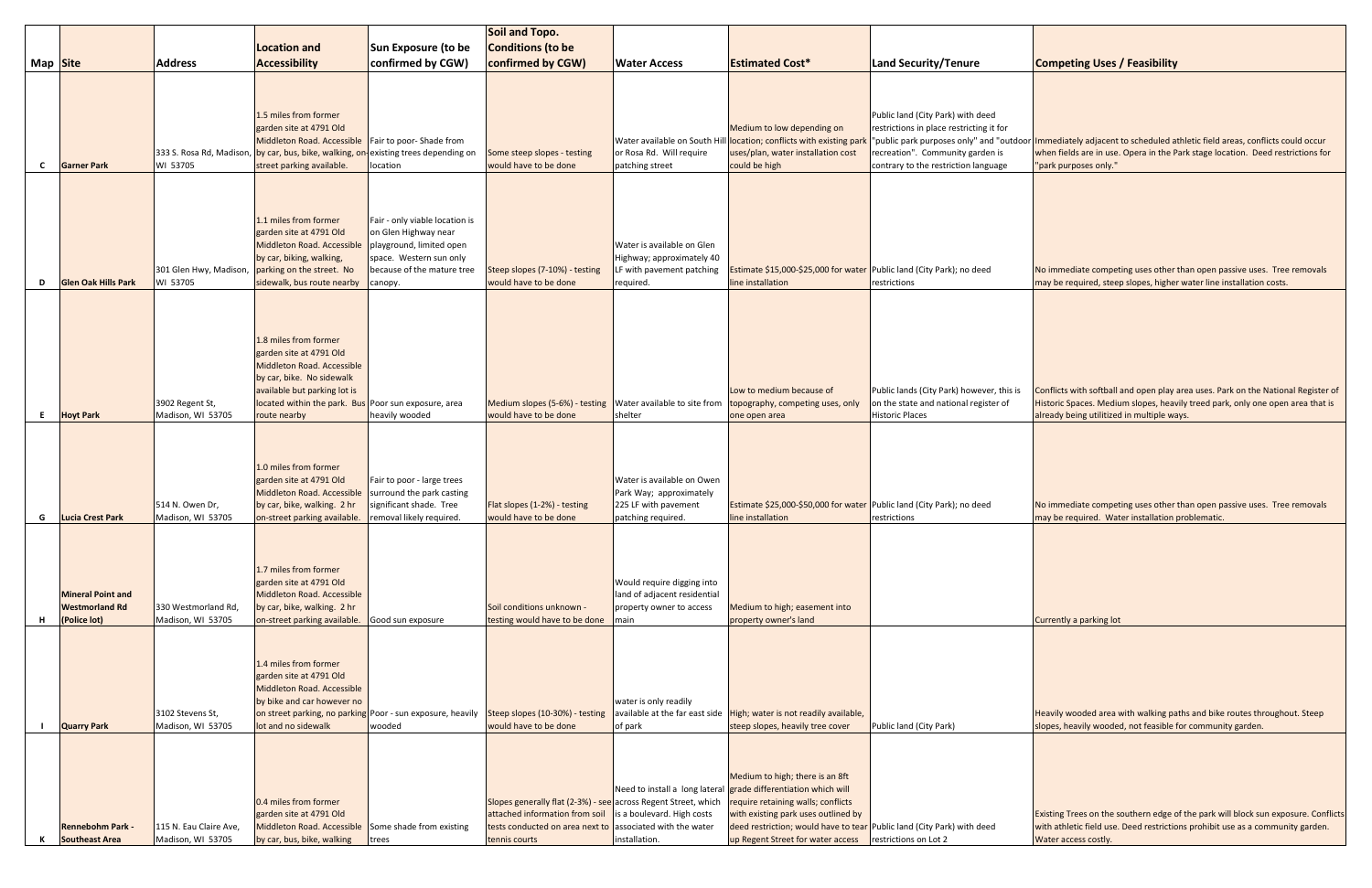|          |                                                                  |                                                                            |                                                                                                                                                           | Soil and Topo.                                                                                           |                                                                                                                                                                           |                                                                                                          |                                                                                                                                                                                                                                                                              |                                                               |                                                                                                                                                                    |
|----------|------------------------------------------------------------------|----------------------------------------------------------------------------|-----------------------------------------------------------------------------------------------------------------------------------------------------------|----------------------------------------------------------------------------------------------------------|---------------------------------------------------------------------------------------------------------------------------------------------------------------------------|----------------------------------------------------------------------------------------------------------|------------------------------------------------------------------------------------------------------------------------------------------------------------------------------------------------------------------------------------------------------------------------------|---------------------------------------------------------------|--------------------------------------------------------------------------------------------------------------------------------------------------------------------|
|          |                                                                  |                                                                            | <b>Location and</b>                                                                                                                                       | Sun Exposure (to be                                                                                      | <b>Conditions (to be</b>                                                                                                                                                  |                                                                                                          |                                                                                                                                                                                                                                                                              |                                                               |                                                                                                                                                                    |
| Map Site |                                                                  | <b>Address</b>                                                             | <b>Accessibility</b>                                                                                                                                      | confirmed by CGW)                                                                                        | confirmed by CGW)                                                                                                                                                         | <b>Water Access</b>                                                                                      | <b>Estimated Cost*</b>                                                                                                                                                                                                                                                       | Land Security/Tenure                                          | <b>Competing Uses / Feasibility</b>                                                                                                                                |
|          | <b>Rennebohm Park -</b><br><b>Eastern Area</b>                   | 115 N. Eau Claire Ave,<br>Madison, WI 53705                                | 0.4 miles from former<br>garden site at 4791 Old<br>Middleton Road. Accessible<br>by car, bus, bike, walking                                              | Some shade from existing<br>trees                                                                        | Slopes generally flat (2-3%) - see across Regent Street, which<br>attached information from soil<br>tests conducted on area next to<br>tennis courts                      | is a boulevard. High costs<br>associated with the water<br>installation.                                 | Medium to low viability. An<br>existing storm sewer main located<br>Need to install a long lateral in this area that will need to be<br>avoided and will impact the amount<br>of land that can be used; conflicts<br>with existing park uses outlined by<br>deed restriction | Public land (City Park) with deed<br>restrictions on Lot 2    | Existing path and storm sewer impact useable area.<br>as a community garden. Water access costly                                                                   |
| М        | <b>Rennebohm Park -</b><br><b>Greenway (Drainage</b><br>Area)    | 115 N. Eau Claire Ave,<br>Madison, WI 53705                                | 0.4 miles from former<br>garden site at 4791 Old<br><b>Middleton Road. Parking</b><br>limited access by bike or bus<br>good                               | Assuming trees are removed<br>to create the area - GOOD; if<br>not POOR                                  | If area is filled, slopes would be<br>relatively flat. Approximately 2' Need to install a long lateral<br>of fill could be placed on top of<br>the box culvert extension. | from the E side of Segoe<br>Road                                                                         | Low viability. This is a very high<br>cost option - total cost about<br>\$900,000 with approx \$250,000<br>covered by the stormwater utilty                                                                                                                                  | Land owned by both Parks Dept and City<br>Engineering         | Site is currently used as a greenway - would require<br>fill, and "piping" of the existing channel. High cost of<br>locating garden problematic.                   |
|          | <b>Shorewood</b><br><b>Community Gardens</b>                     | 3000 Purdue St,<br>Shorewood Hills, WI<br>53705                            | <b>Limited to Shorewood</b><br><b>Hills residents only</b>                                                                                                | N/A                                                                                                      | Soil conditions unknown -<br>testing would have to be done                                                                                                                | N/A                                                                                                      | N/A                                                                                                                                                                                                                                                                          | N/A                                                           | Restricted to Shorewood residents only.                                                                                                                            |
| O        | <b>Spring Harbor Beach</b>                                       | 1918 Norman Way,<br>Madison, WI 53705                                      | 1.2 miles from former<br>garden site at 4791 Old<br>Middleton Road. Accessible<br>by walking and biking. No<br>parking on-street or at park trees         | Poor - Shade from existing                                                                               | Slopes relatively flat (2-3%) -<br>testing would have to be done                                                                                                          | Water available from bath<br>house                                                                       | Low viability. Llimited space,<br>utilities would need to be relocated deed restrictions                                                                                                                                                                                     | Public lands (city Park); need to verify                      | Not much area for garden and in direct conflict with                                                                                                               |
| P        | <b>Spring Harbor Middle</b><br><b>School</b>                     | 110 Spring Harbor Dr,<br>Madison, WI 53705                                 | 1.0 miles from former<br>garden site at 4791 Old<br>Middleton Road. Accessible<br>by car, bus, bike, walking                                              | Good sun exposure                                                                                        | Soil conditions unknown -<br>testing would have to be done                                                                                                                | School could supply water                                                                                | Unknown                                                                                                                                                                                                                                                                      | MMSD land; Land use restrictions                              | School activities, land use restrictions due to burial<br>garden problematic.                                                                                      |
| Q        | <b>Spring Harbor Park</b>                                        | 5218 Lake Mendota Dr,<br>Madison, WI 53705                                 | 1.0 miles from former<br>garden site at 4791 Old<br>Middleton Road. Area on<br>University Ave is difficult to<br>access other than from the<br>bike path. | Fair to poor - area on<br>University Ave has good sun<br>exposure but most other<br>areas heavily treed. | Slopes medium (4-5%) - testing<br>would have to be done                                                                                                                   | Area on University Avenue<br>water is not readily<br>on Spring Harbor Dr -<br>requires pavement patching | Low - medium viability. Water<br>available. Water is available access to Univeristy Avenue is cost<br>prohibitive. Water from Spring<br>Harbor Drive is readily available.                                                                                                   | Public lands (city Park); need to verify<br>deed restrictions | Area on University Ave has large storm and sanitary<br>that can not be moved. Area on Spring Harbor Drive<br>and utility conflicts in the immediate vicinity, make |
|          | "Triangle" Land<br><b>Dedication</b>                             | 43°04'30.4"N<br>89°27'54.4"W (5003<br>University Av, Madison,<br>WI 53705) | 0.6 miles from former<br>garden site at 4791 Old<br>Middleton Road. Accessible<br>by car, bus, bike, walking                                              | Good sun exposure                                                                                        | Soil conditions unknown -<br>testing would have to be done                                                                                                                | Would require installing a<br>lateral through DOT RoW<br>leased by WI Southern<br>Railroad               | high; installation of water lateral<br>and agreements with DOT                                                                                                                                                                                                               | Comprised of State RoWs (DOT railroad<br>and US/State HWYs)   | 1/2 of garden area is University Ave ROW and other<br>locating garden problematic.                                                                                 |
| -S       | <b>University Community University Houses,</b><br><b>Gardens</b> | 43°04'58.8"N<br>89°26'38.8"W (33<br>Madison, WI 53705)                     | 1.9 miles from former<br>garden site at 4791 Old<br>Middleton Road. Accessible<br>by car, bike, walking                                                   | Good sun exposure                                                                                        | Soil conditions unknown -<br>testing would have to be done                                                                                                                | N/A                                                                                                      | N/A                                                                                                                                                                                                                                                                          | N/A                                                           | Owned by UW Regents, no space to expand further.                                                                                                                   |
|          | <b>University Research</b><br>Park                               | 510 Charmany Dr,<br>Madison, WI 53705                                      | 1.7 miles from former<br>garden site at 4791 Old<br>Middleton Road. Accessible<br>by car, bus, bike, walking                                              | Sub-site dependent - Good<br>sun exposure                                                                | Soil conditions unknown -<br>testing would have to be done                                                                                                                | N/A                                                                                                      | N/A                                                                                                                                                                                                                                                                          | N/A                                                           | Private property, may be redeveloped in the future,<br>problematic.                                                                                                |
|          | Van Hise Elem/<br><b>Hamilton Middle</b>                         | 246 S Segoe Rd,<br>Madison, WI 53705                                       | 1.2 miles from former<br>garden site at 4791 Old<br>Middleton Road. Accessible<br>by car, bus, bike, walking                                              | Sub-site dependent - Good<br>sun exposure                                                                | Slopes relatively flat (2-3%) -<br>testing would have to be done School can supply water                                                                                  |                                                                                                          | \$10,000-\$15,000 for water line<br>installation                                                                                                                                                                                                                             | MMSD land                                                     | <b>School activities</b>                                                                                                                                           |

| Land Security/Tenure                                          | <b>Competing Uses / Feasibility</b>                                                                                                                                                                   |
|---------------------------------------------------------------|-------------------------------------------------------------------------------------------------------------------------------------------------------------------------------------------------------|
|                                                               |                                                                                                                                                                                                       |
|                                                               |                                                                                                                                                                                                       |
|                                                               |                                                                                                                                                                                                       |
|                                                               |                                                                                                                                                                                                       |
| Public land (City Park) with deed<br>restrictions on Lot 2    | Existing path and storm sewer impact useable area. Deed restricts prohibit use<br>as a community garden. Water access costly.                                                                         |
|                                                               |                                                                                                                                                                                                       |
|                                                               |                                                                                                                                                                                                       |
| Land owned by both Parks Dept and City<br>Engineering         | Site is currently used as a greenway - would require complete reconstruction, in-<br>fill, and "piping" of the existing channel. High cost of site modifications make<br>locating garden problematic. |
|                                                               |                                                                                                                                                                                                       |
| N/A                                                           | Restricted to Shorewood residents only.                                                                                                                                                               |
|                                                               |                                                                                                                                                                                                       |
|                                                               |                                                                                                                                                                                                       |
|                                                               |                                                                                                                                                                                                       |
| Public lands (city Park); need to verify<br>deed restrictions | Not much area for garden and in direct conflict with beach use.                                                                                                                                       |
|                                                               |                                                                                                                                                                                                       |
|                                                               |                                                                                                                                                                                                       |
|                                                               | School activities, land use restrictions due to burial mounds make locating                                                                                                                           |
| MMSD land; Land use restrictions                              | garden problematic.                                                                                                                                                                                   |
|                                                               |                                                                                                                                                                                                       |
|                                                               |                                                                                                                                                                                                       |
|                                                               | Area on University Ave has large storm and sanitary sewers that are in conflict                                                                                                                       |
| Public lands (city Park); need to verify<br>deed restrictions | that can not be moved. Area on Spring Harbor Drive has trees and basketball<br>and utility conflicts in the immediate vicinity, make locating garden problematic.                                     |
|                                                               |                                                                                                                                                                                                       |
|                                                               |                                                                                                                                                                                                       |
| Comprised of State RoWs (DOT railroad                         | 1/2 of garden area is University Ave ROW and other 1/2 owned by WI DOT make                                                                                                                           |
| and US/State HWYs)                                            | locating garden problematic.                                                                                                                                                                          |
|                                                               |                                                                                                                                                                                                       |
|                                                               |                                                                                                                                                                                                       |
| N/A                                                           | Owned by UW Regents, no space to expand further.                                                                                                                                                      |
|                                                               |                                                                                                                                                                                                       |
|                                                               |                                                                                                                                                                                                       |
| N/A                                                           | Private property, may be redeveloped in the future, locating garden<br>problematic.                                                                                                                   |
|                                                               |                                                                                                                                                                                                       |
|                                                               |                                                                                                                                                                                                       |
|                                                               |                                                                                                                                                                                                       |
| MMSD land                                                     | <b>School activities</b>                                                                                                                                                                              |